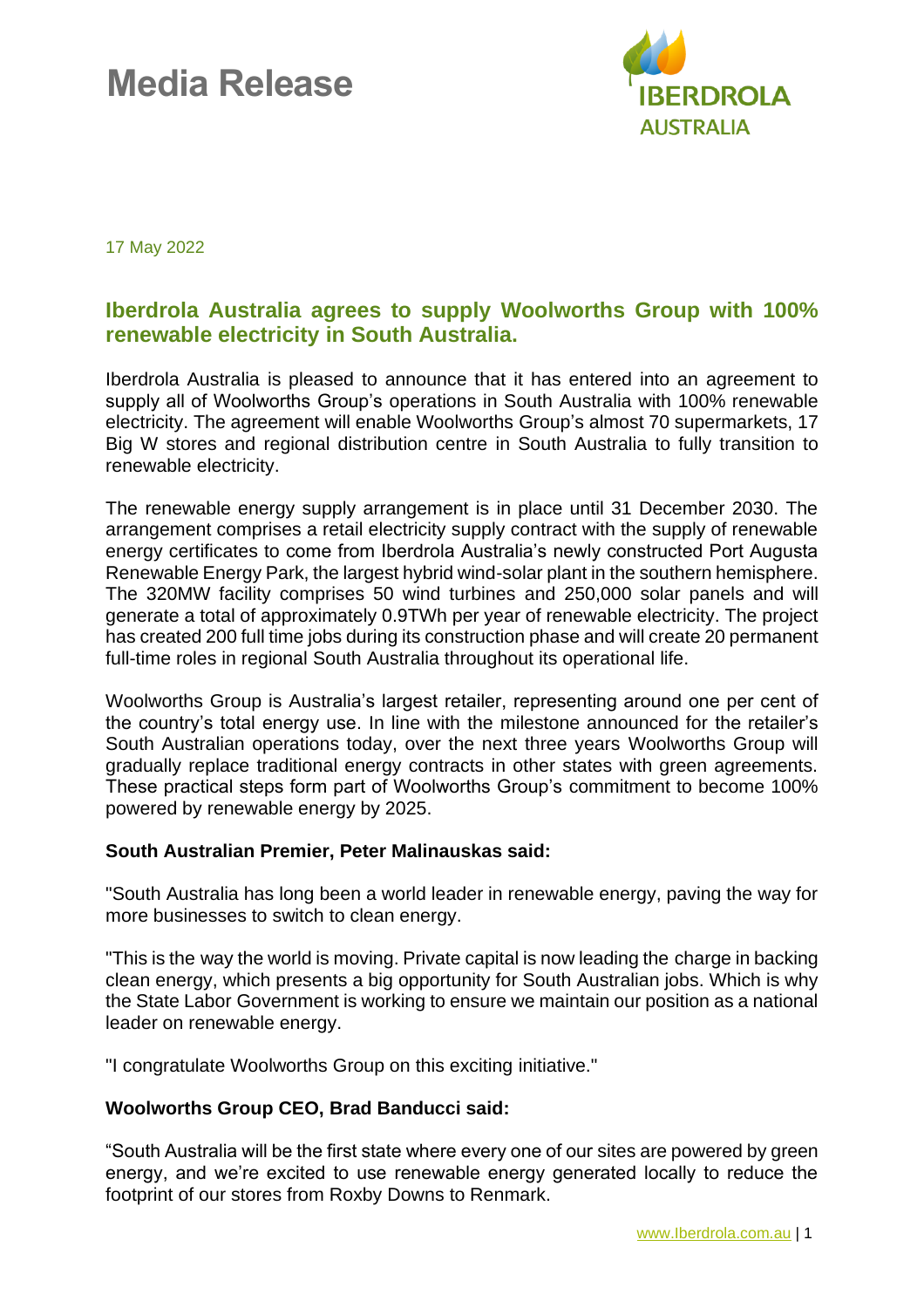"South Australia has helped lead the transition to renewable energy in Australia, combining solar, wind and batteries to enable us to make this leap forward in our mission to be powered entirely by renewable sources by 2025.

"Our customers want us to make shopping better for the planet, and renewable energy is just one of the ways we're boosting sustainability - along with reducing plastic and increasing recycling – with the support of our sustainability innovation business Woolworths360.

"We're proud to be making tangible changes today that will create a better tomorrow for generations to come and we look forward to building on this in other states over the next three years."

#### **Iberdrola Australia Chief Executive Officer and Managing Director, Ross Rolfe, AO said:**

"We are delighted to be supporting Woolworths Group in their sustainability journey by providing their retail stores in South Australia with 100% green energy. Woolworths is demonstrating that together we can decarbonise our electricity sector, preserve our natural environment and create jobs in Australia's regional communities.

"The Port Augusta Renewable Energy Park is the largest hybrid wind-solar farm in the southern hemisphere. It operates alongside Iberdrola Australia's large and rapidly growing fleet of wind, solar, battery and peaking generators, enabling us to provide our customers with electricity supply arrangements that are at once reliable, affordable and clean."

**Ends**

For further information please contact:

**Peter Campbell** General Manager, Corporate Development, Sustainability and Communications [Peter.Campbell@iberdrola.com.au](mailto:Peter.Campbell@iberdrola.com.au) +61 403 936 030